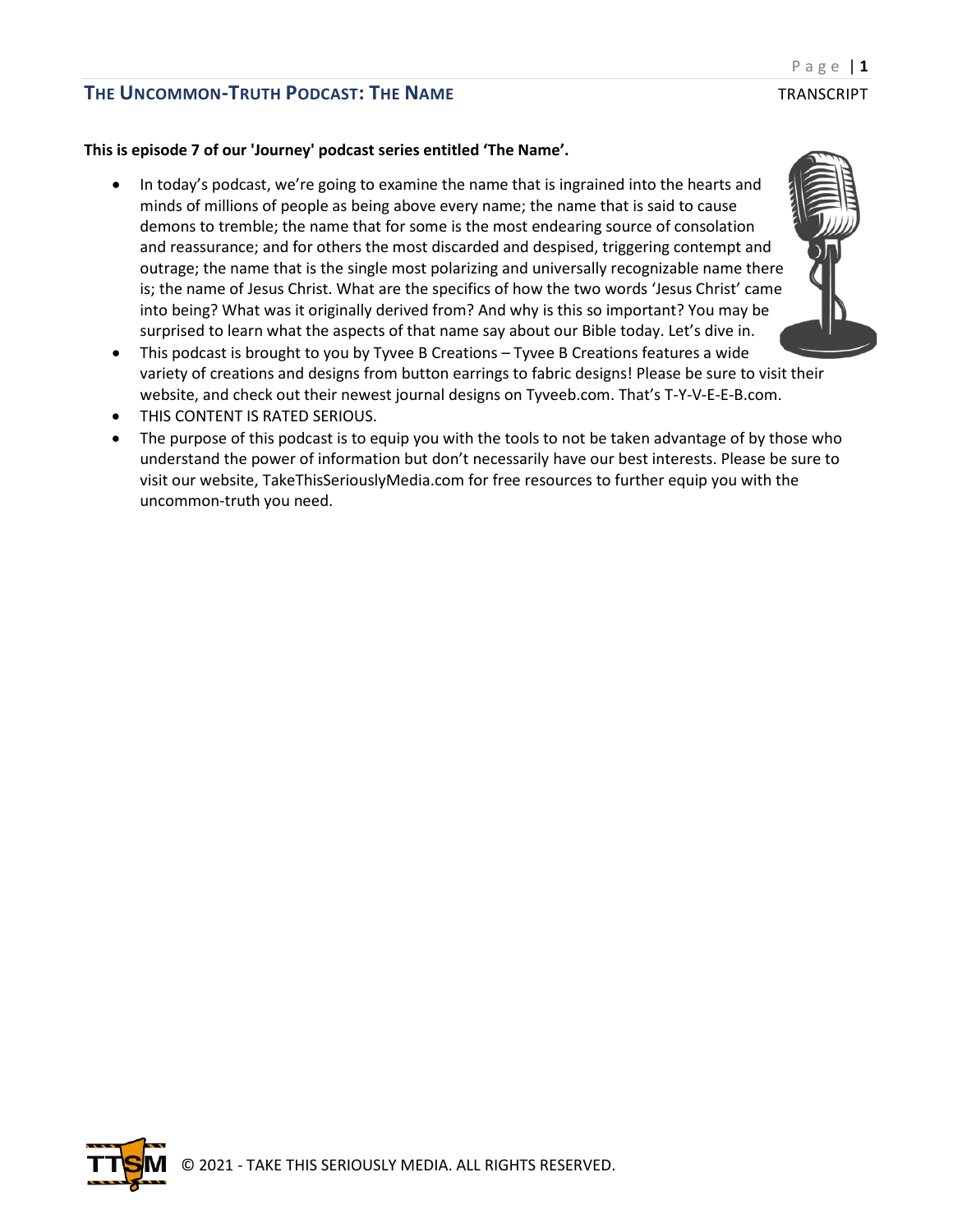### **The first mention of the word 'Jesus' in the Bible is no secret.**

- If you have ever attended Sunday School class as a child or Bible Study as an adult, then you're probably familiar with it.
- It is the account of the Immaculate Conception, or the birth of Jesus Christ; recorded in Matthew 1:18- 21 for your reference.
- I would like to focus specifically on verses 20-21. It reads as follows:
- But while he thought on these things, behold, the angel of the Lord appeared unto him in a dream, saying, Joseph, thou son of David, fear not to take unto thee Mary thy wife: for that which is conceived in her is of the Holy Ghost.

And she shall bring forth a son, and thou shalt call his name JESUS: for he shall save his people from their sins.

- Let's analyze this for a moment.
- In this scripture reference, the angel of the Lord gives very clear instructions to Joseph on what the name of the child should be… saying 'thou shalt call his name Jesus'.
- There are two points that I want you to consider.
- Number one, the angel never instructed Joseph to give the child a 'last name'.
- In fact, it's rare that we see any people referenced in the Bible with what we would consider to be a last name, or a surname.
- This is because people in the Bible were known primarily by a single given name.
- And for cases where others had the same given name, there had to be some method of disambiguation to distinguish one person from the other.
- For us, the primary method of disambiguation is to specify a first name and last name for each person.
- But the primary method of disambiguation for most people in the Bible was to provide an additional piece of information along with their given name.
- This in many cases would be their parent's name, their occupation, or where they're from.
- For example, Joshua is introduced in the Bible as 'Joshua, son of Nun'.
- John, the forerunner of Christ, was called 'John the Baptist'.
- And, the Mary that was from Magdala was called 'Mary Magdalene'.
- The point is, when we hear someone say 'Jesus Christ', we tend to assign 'Jesus' as His first name and 'Christ' as His last name.
- However, the angel clearly instructed Joseph to assign the child a single name that was supposed to identify His purpose.
- The angel said "thou shalt call his name JESUS: for he shall save his people from their sins".
- According to the angel, the word 'Jesus' was all that was needed to properly distinguish Him from others due to its meaning.
- But let's think about this for a moment.
- I use the King James Version of the Bible for all of the scripture references I provide in this podcast.
- Many of us understand that this version (the King James Version) is an English translation of the original Hebrew scripture text.
- But, what many people don't understand and may also take for granted is that the language and the climate of the indigenous people of that day greatly affected what we see today as the Bible.
- The indigenous people I'm talking about of course are the people of Israel, or the Hebrews.
- It's unfortunate, but ever since the decline of the Kingdom of Israel, which is most notably earmarked by the split of the Kingdom into 2 (see 1 Kings 11:31-35 for your reference), the Kingdom of Israel began a descent into perpetual turmoil and bondage.

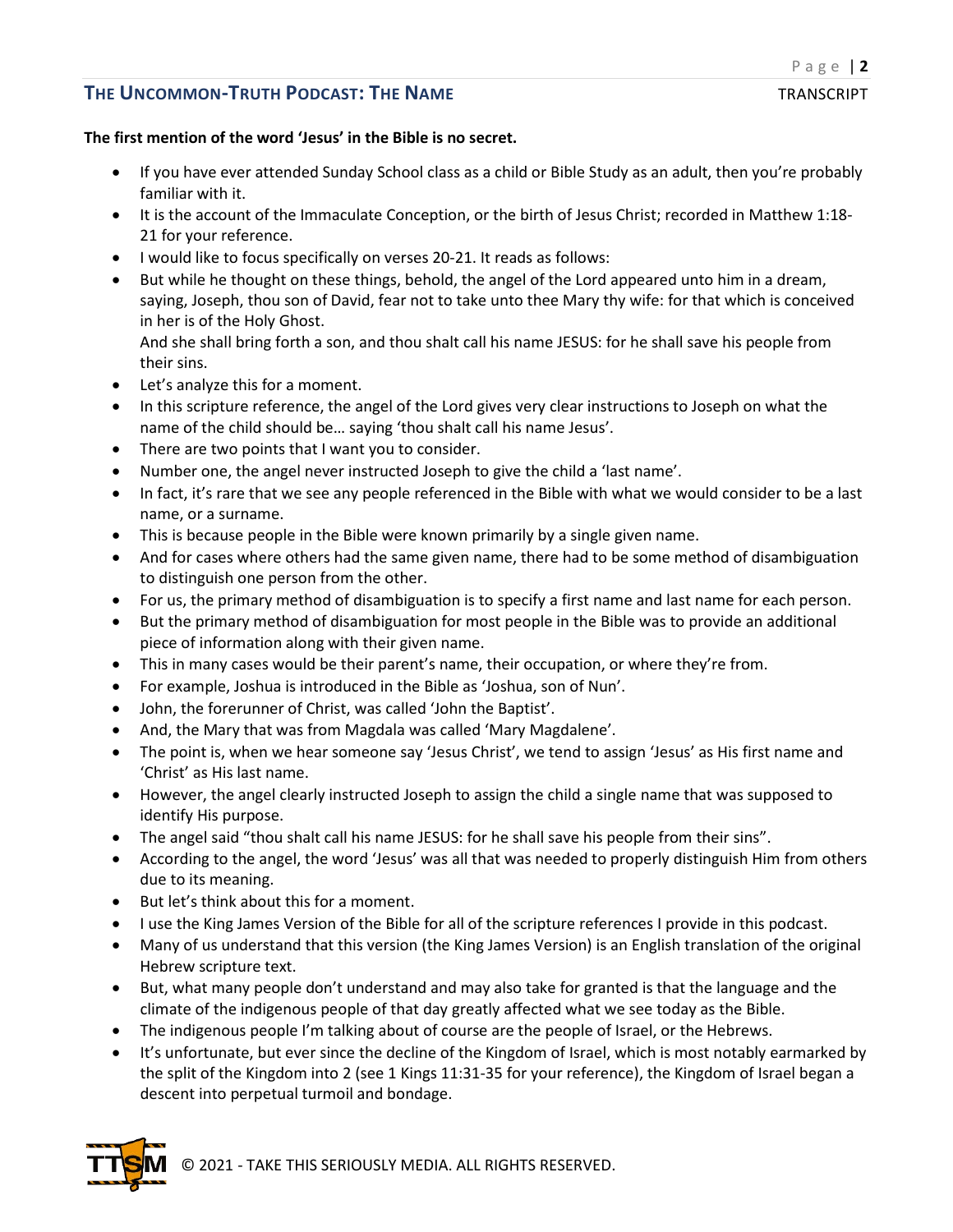- And this continued from that time into the time of the New Testament; and persisted afterwards, continuing even into present day.
- Incidentally, during the time of the 'New Testament', the land of these indigenous people (or the Hebrews) had already been conquered by the Greeks for literally hundreds of years.
- Although the indigenous people still spoke Hebrew, the official language of the land was Greek; and had been so for centuries.
- We can relate this to, say, exclusively Spanish speaking communities that exist in the US where the official language of the land is English.
- However the issue was that scripture text was written in Hebrew; so because the official language of the land was Greek, significant efforts were made by the Greeks to translate those Hebrew texts into their own language.
- So what we know today as the King James Version of the New Testament is actually a translation of the Greek Translation of the original Hebrew scripture texts.
- Here's the problem.
- The Greeks took several liberties in their work of translation.
- Let's go back to the words of the angel "thou shalt call his name JESUS: for he shall save his people from their sins".
- If what we're reading is a pure translation, then this scripture means that the word Jesus means savior or salvation.
- THIS IS NOT THE CASE.
- It is His Hebrew-given name 'Yeshua' that actually translates to mean salvation, not Jesus.

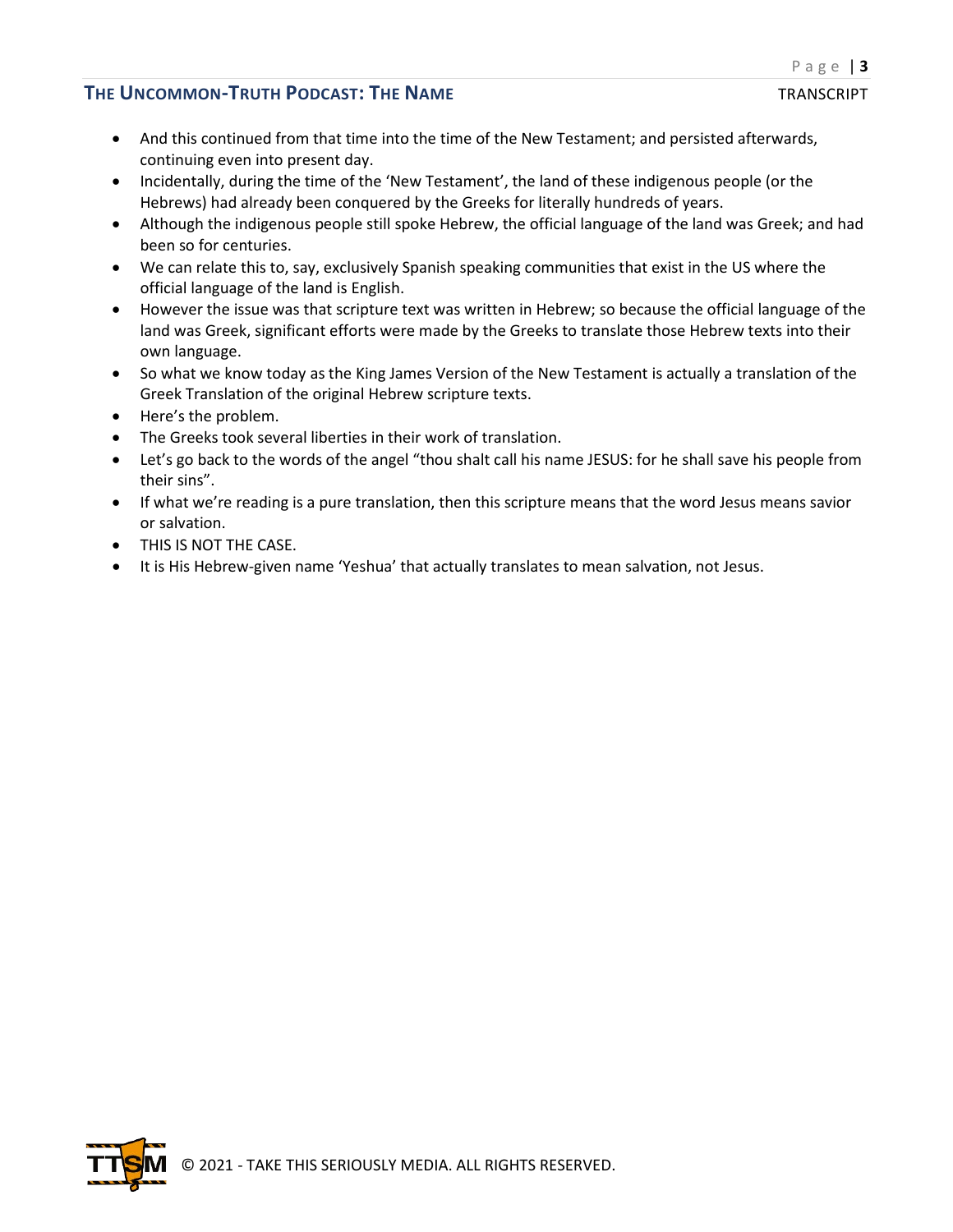#### **The reality is, the word 'Jesus' is not a translation from anything in original scripture texts.**

- You'll hear say me many times in previous podcast episodes that Yeshua Ha Mashiach is the Hebrewgiven name of Jesus Christ.
- So how did the word 'Jesus' get into the scripture text that we read today?
- The answer may raise your eyebrows.
- The Greeks took conscious and deliberate measures to create an ecumenical form of the Holy Scriptures that all Greeks could embrace.
- You have to understand the political climate and the mindset of the Greeks of those times.
- The Hebrews were a conquered people and the word 'Yeshua' is inexplicably a Hebrew word.
- So this translates politically to mean that the concept of salvation is exclusive to Hebrews.
- In fact, Jesus Christ, or by His Hebrew-given name, Yeshua Ha Mashiach, Himself confesses in John 4:22 that "salvation is of the Jews" (Jews here meaning 'Judeans').
- The Greek mindset that resulted was one of contempt.
- How dare these Judeans, these Hebrews; command exclusivity to something as fundamental to all as Salvation?
- How dare these conquered people exhibit such arrogance in making themselves the single point of entry?
- What we'll do is, instead of purely translating this particular text, we'll transliterate the word Salvation into something more user-friendly; something ecumenical; something that can be accepted by all Greeks.
- What we'll do is subtly remove Hebrew exclusivity from the concept of Salvation.
- So what the Greeks did was they granted themselves a transliterated form of the name of the child referred to by the angel.
- And this results in the name Jesus.
- Now Salvation can be freely embraced by all Greeks.
- Now Salvation is no longer tied down to the Hebrew language or Hebrew customs.
- And as we know from history, this ploy was successful.
- The name Jesus Christ is the most universally recognized name in the world.
- Just to emphasize this, let's make crystal clear exactly what the Greeks consciously did in their translation of the New Testament.
- When referring to the transfer of information from one language to another, there are 3 methods of translation.
- The first method is translation itself, which simply means to preserve meaning between languages by exchanging the original word from one language with the translated form of that word in the other language.
- For example, the word 'Yeshua' in Hebrew means salvation in English, so if we were translating from Hebrew to English, we would no longer use 'Yeshua', we would use the word 'salvation'.
- The second method is transcription, which means to preserve the original pronunciation of a word in one language into the other language opposed to preserving only meaning.
- For example, 'Yeshua' is the Hebrew pronunciation, and transcribing this word means we pronounce it the same way in the English language as Hebrew-speaking individuals pronounce it.
- And the third method is transliteration, which means to create a nominal label of a word in one language to represent that word in another language.
- In doing so, you perform a letter-to-letter correspondence between the alphabets of the two languages to create a superficial label to represent that original word in the new language.

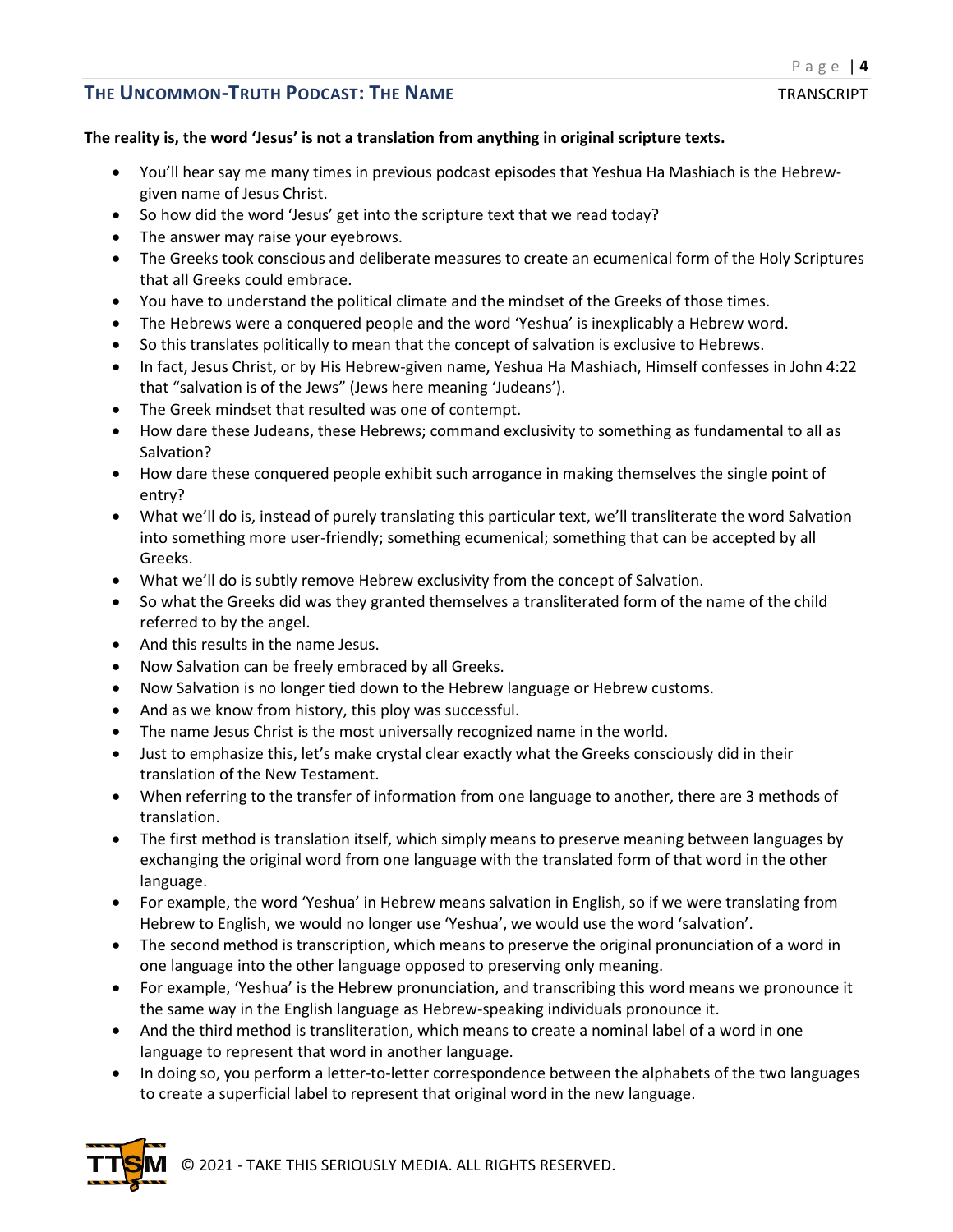- It's important to note that the new word label never existed until the transliteration process was performed.
- For example, comparing the Hebrew alphabet to the Greek alphabet, you can take the Hebrew word Yeshua and transliterate it into the Greek language, resulting in the new Greek word "*Ihsous*".
- Keep in mind that the newly created Greek label "*Ihsous*" never existed in the Greek language until just then, and it was used by the Greeks to represent the Hebrew word Yeshua.
- By the same token, transliteration was also performed on the same word from Greek to Latin, resulting in the new Latin word "*iesus*".
- Again, the newly created Latin label "*iesus*" never existed in the Latin language until just then, and it was subsequently used by the Romans to represent the original Hebrew word Yeshua.
- And finally, transliteration was also performed on the same word from Latin to English, resulting in the new English word 'Jesus'.
- And again, the newly created English label 'Jesus" never existed in the English language until just then, and it was subsequently used by English speaking peoples to represent the original Hebrew word Yeshua.
- Now I understand this is a highly technical discussion, so let's make this abundantly clear.
- If we were to apply all 3 methods of translation to the angel's words recorded in scripture, and use them on the word he gave for the naming of the child, the following would be the result.
- Translation: "thou shalt call his name SALVATION: for he shall save his people from their sins."
- Transcription: "thou shalt call his name YESHUA: for he shall save his people from their sins."
- And transliteration: "thou shalt call his name JESUS: for he shall save his people from their sins."
- The reason I'm bringing these points to light is that the insertion of the word 'Jesus' was completely unnecessary to relay the truth of the original scripture text.
- It was completely superfluous; even reckless of the Greeks to take such a presumptuous action concerning the translation of Holy Scripture.
- Believe it or not however, I understand the objections some would have that these technicalities shouldn't matter because we know who we're talking about.
- But the problem is, they do matter.
- Any conscious decision to interfere in the relaying of God's Holy Word should be inexcusable.
- This was a conscious decision made by the Greeks to interfere in the translation of Holy Scripture and replace the immaculate state of the Hebrew text with their tarnished version.

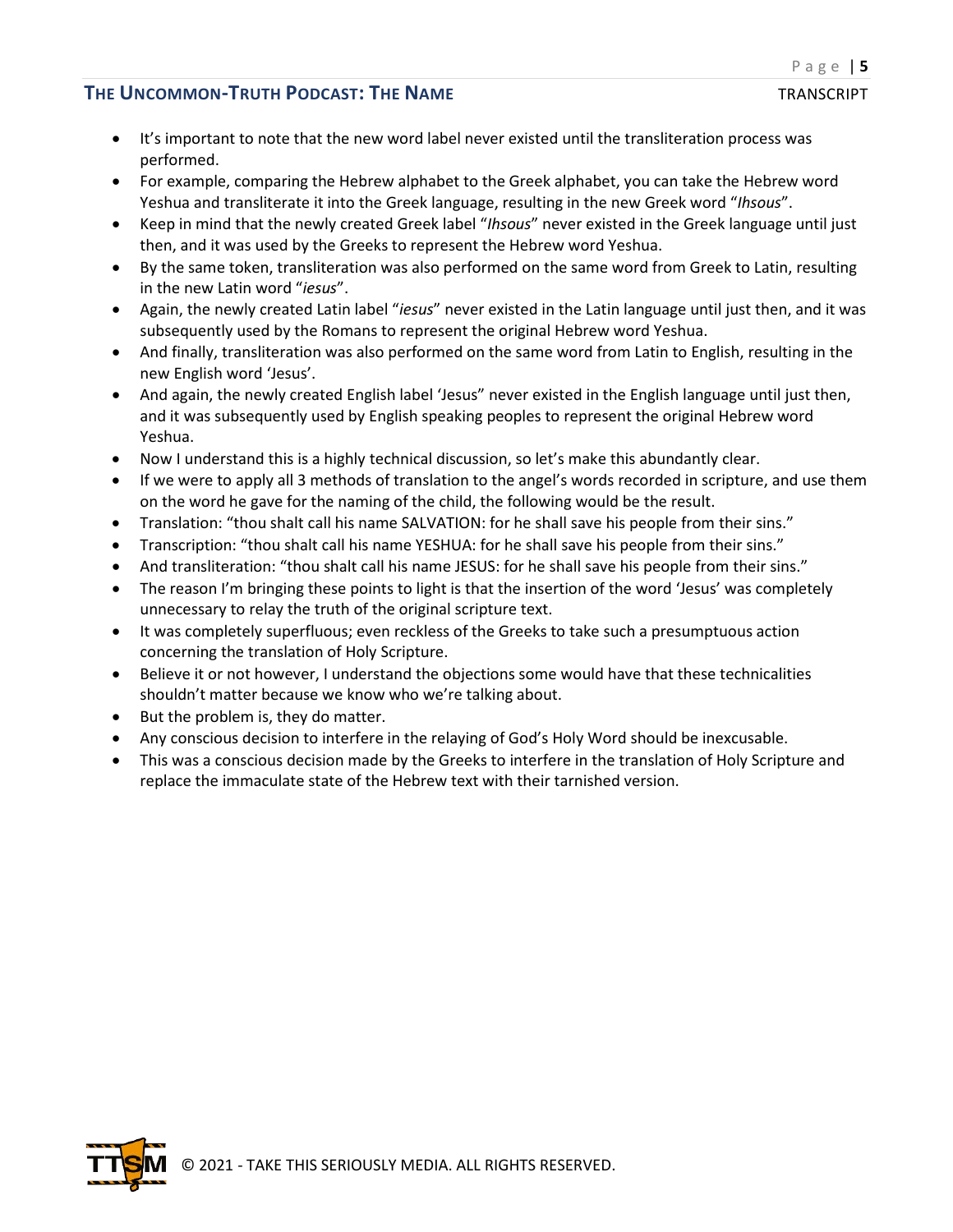#### **So what about the word 'Christ'?**

- This leads into the second point I wanted you to consider.
- The angel never specified a 'last name' for the child, as if to give Him the name 'Jesus Christ'.
- However, people generally understand that the word Christ means 'anointed one'.
- And, it is indeed customary to say 'Yeshua Ha Mashiach', where the word Mashiach is another word for Messiah which also means meaning 'anointed one'.
- So the word Christ seems to make sense.
- But this begs the question: Since the words Christ and Messiah both mean 'anointed one', why was the word 'Christ' the preferred choice to become canonized in the scripture translation rather than the word Messiah?
- Again, the answer may raise your eyebrows.
- When we look at the word 'Christ', immediately, the startling realization jumps out: the word 'Christ' is not an English word, nor is it a Hebrew word.
- It is a Greek word with Greek origins.
- Many people don't realize there have been several Christ's memorialized in the Greek culture.
- Remember, during the writing of the Hebrew scripture texts of the New Testament, the Hebrews were a conquered people, subjected to a pre-existing, prevailing Greek culture.
- What people don't realize is, the Greek culture had already contained well-established ancient pagan deities who were considered to be anointed one's 1000's of years before the Messiah of the Hebrews was born.
- One example is the Greek pagan deity Serapis Christ.
- This pagan deity originated as a creation of ancient Greek priests as an offshoot from the 5th century BCE Egyptian pagan deities Osiris and Apies, and became subsequently memorialized by the Greeks.
- It is unavoidable; according to the Greeks, this deity was a Christ.
- So although the word Christ means 'anointed one', it is actually a Greek language transcription onto canonized scripture.
- Remember the idea behind transcription: you preserve the original pronunciation of a word from one language into another language.
- This is the principle behind the word 'Christ'.
- We in the English language pronounce it the same way Greek-speaking individuals pronounce it.
- So 'Christ' is not an English word it has been transcribed from Greek, and canonized scripture uses that pronunciation.
- Again, I understand the objections some may have that these technicalities shouldn't matter because we know who we're talking out in the person of Jesus Christ.
- But the problem is, they do matter.
- The problem with the word 'Christ' is that it carries baggage from the Greek culture.
- And this brings us to the realization that the word Christ is a completely unnecessary and presumptuous act of Greek interference; tarnishing the immaculate state of the words of Hebrew scripture text.
- The Bible is supposed to be maintained as a pure translation of the original Hebrew writings, but there's nothing 'Hebrew' about the word 'Christ'.
- Why we find ourselves speaking the Greek language when we refer to the Hebrew savior of the world is no coincidence.
- Remember the political climate and the mindset of the Greeks of those times.